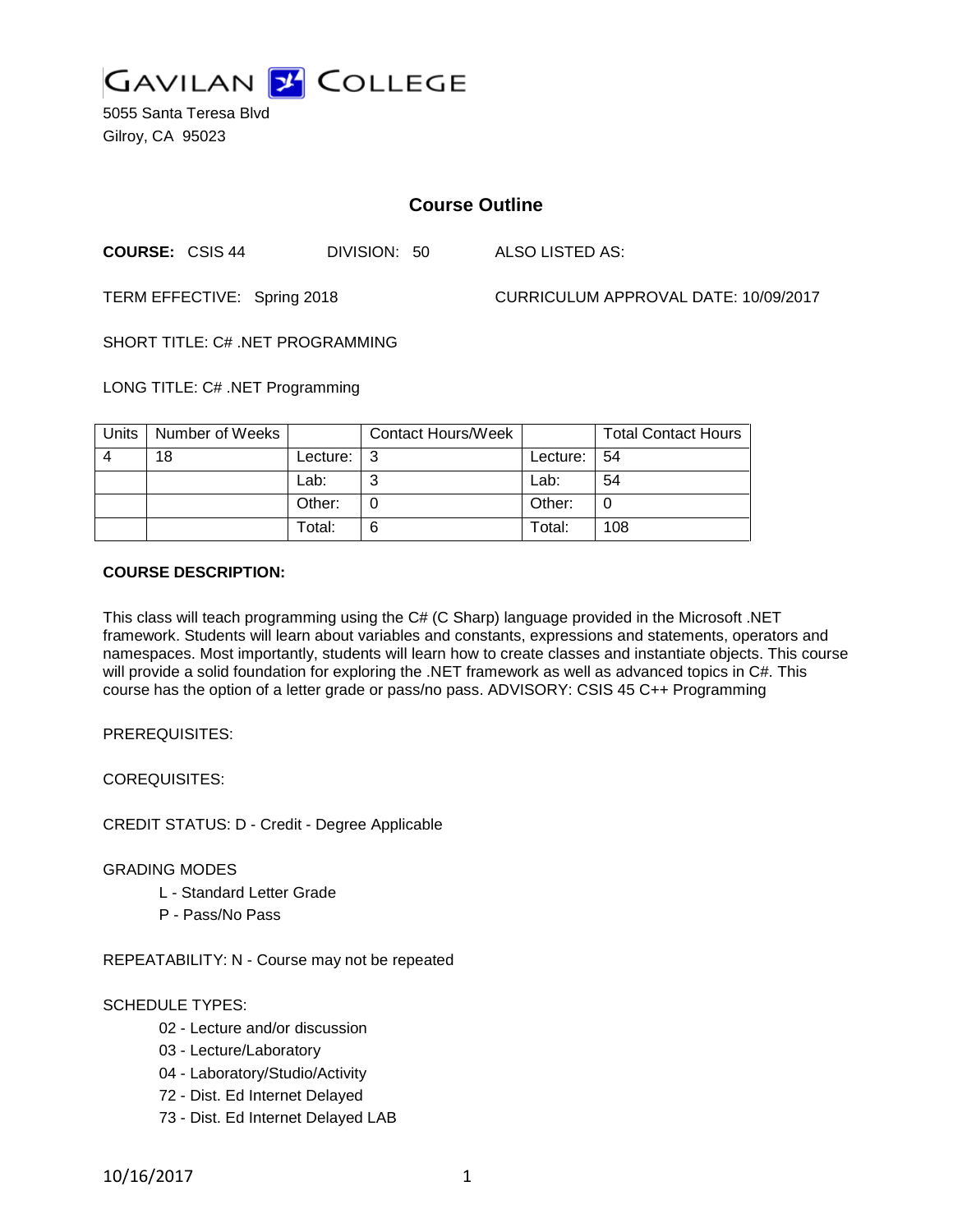#### **STUDENT LEARNING OUTCOMES:**

1. Design and Create C# programs and use .NET system. Measure of assessment: Homework, projects, exercises. Year assessed, or planned year of assessment: 2018 Semester: Spring 2. Use selection and repetition commands. Measure of assessment: Homework, exercises. Year assessed, or planned year of assessment: 2018 Semester: Spring 3. Create and use classes and inheritance. Measure of assessment: Programs, exercises. Year assessed, or planned year of assessment: 2018

#### **CONTENT, STUDENT PERFORMANCE OBJECTIVES, OUT-OF-CLASS ASSIGNMENTS**

Curriculum Approval Date: 10/09/2017

6 Hours

Lecture Content:

Introduction to C# and .NET technology.

Object-oriented programming and the .NET system.

Compiling and executing C# programs.

Data Types and variables.

Arithmetic operations and formatting output.

Input and named constants.

Student Performance Objectives: Describe how to enter, compile, and debug programs. Discuss how to write new programs.

6 Hours

Lecture Content:

Using methods with several types of arguments and return types.

Writing methods that have no arguments and return no values.

Utilizing methods that have arguments and return values.

Avoiding ambiguous methods and over loading methods.

Student Performance Objectives: Discuss how to write C# methods that do not have arguments and do not return values. Explain how to develop C# programs with methods that have arguments and return values.

6 Hours

Lecture Content:

Creating and using classes.

Understanding class concepts.

Declaring and instantiating objects.

Using public fields and private methods.

Understanding this reference and constructor methods.

Overloading constructors and passing parameters to constructors.

Student Performance Objectives: Explain how to write programs that use public fields and private methods. Discuss how to create programs that use "this" reference and constructors. Discuss programs that overload constructors and pass parameters to constructors.

6 Hours

Lecture Content:

Selection and repetition.

Making decisions using the if-else statements and conditional operators.

Select using the switch statement.

10/16/2017 2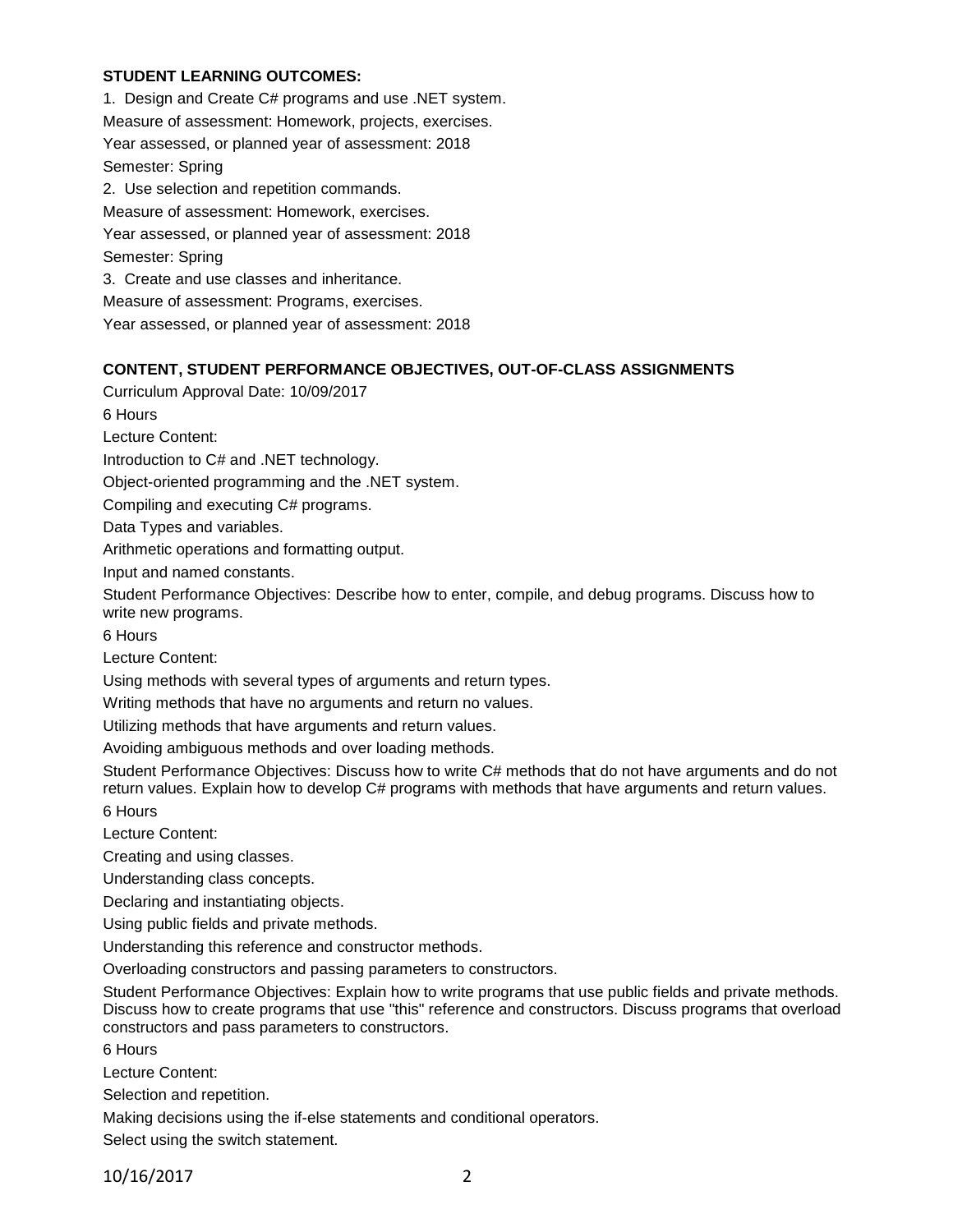Using while, for and do-while loops.

Student Performance Objectives: Describe how to write programs that use the if-else statements. Explain how to create programs that use switch statements. Discuss how to develop programs that use while, for and do-while loops.

6 Hours

Lecture Content:

Using arrays and array methods.

Declaring and initializing arrays.

Using array indexes and array length.

Using for loops to process arrays.

Searching through and sorting arrays.

Writing array methods and using arrays of objects.

Student Performance Objectives: Describe how to write programs that declare and initialize arrays. Discuss how to design programs that use subscripts and for each to process arrays. Explain how to develop programs that search and sort arrays. Describe how to create programs that use methods with arrays and arrays of objects.

6 Hours

Lecture Content:

Introduction to inheritance and understanding the concept of inheritance.

Extending classes and using the protected access specifier.

Using object classes and methods.

Working with superclasses and constructors.

Student Performance Objectives: Describe how to write programs that use inheritance. Explain how to design programs that extend classes and use the protected access specifier. Describe how to develop programs that use superclasses and constructors.

6 Hours

Lecture Content:

Continuation of inheritance.

Creating and using abstract classes and class interfaces.

Student Performance Objectives: Describe how to write programs that use abstract classes and class interfaces.

6 Hours

Lecture Content:

Understanding and using exceptions.

Working with traditional error-handling methods.

Using system-provided exceptions and purposely generating a system exception.

Writing, throwing and catching programmer created exceptions.

Using "finally" blocks and tracing exceptions.

Student Performance Objectives: Describe how to write programs that use language provided exceptions. Discuss how to develop programs that generate a normal exception. Explain how to design programs that write, throw and catch programmer created exceptions. Describe how to create programs that use finally blocks and trace exceptions.

3 Hours

Lecture Content:

Using GUI objects and Visual Studio IDE.

Creating forms and form objects.

Using controls such as labels, checkboxes, radio buttons, and lists.

Student Performance Objectives: Describe how to write programs that use GUI objects and Visual Studio IDE. Explain how to design programs that create forms and form objects. Describe how to develop programs that process labels, checkboxes, radio buttons and lists.

2 Hours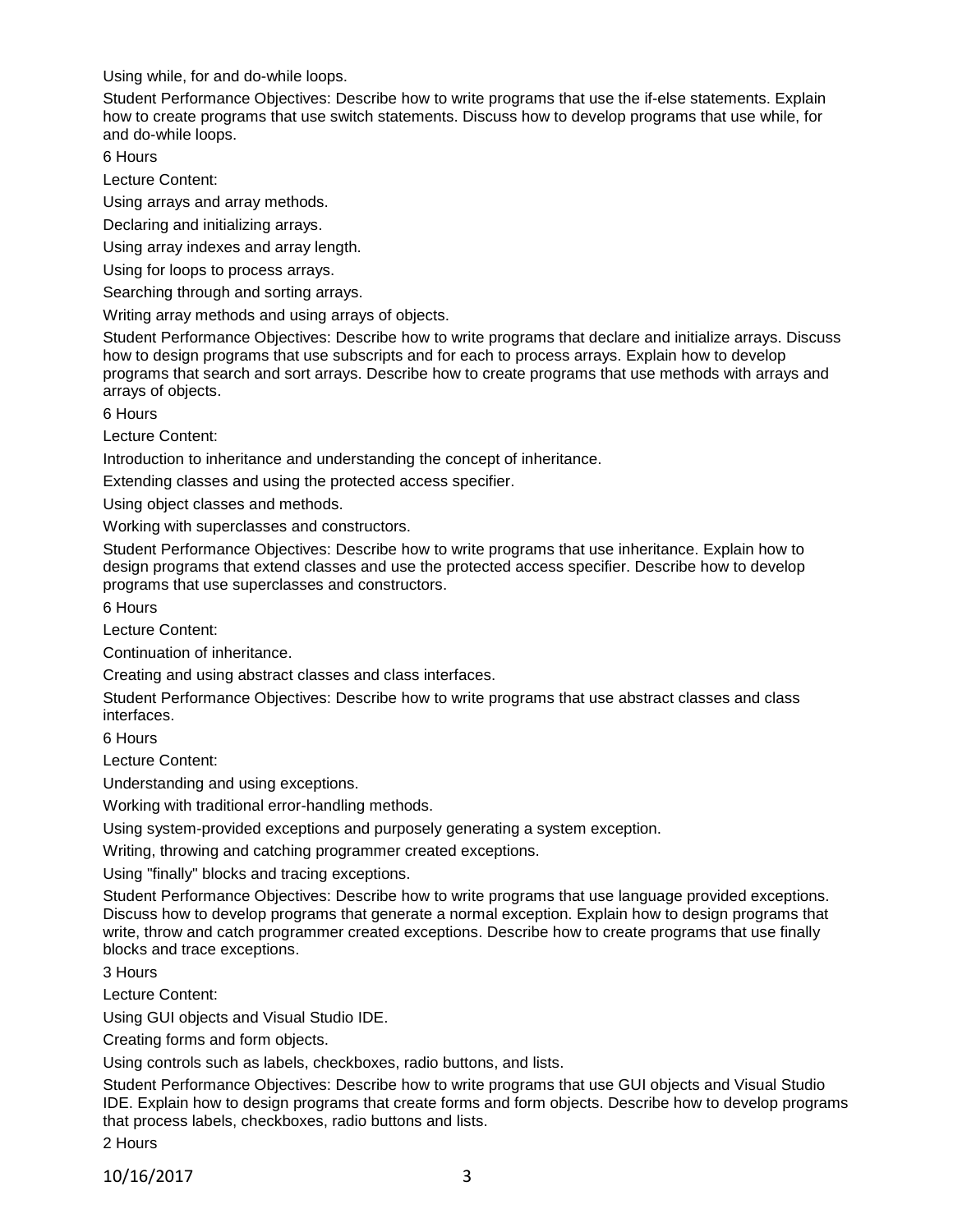Final exam and final projects.

Lab Content:

6 Hours

Lab Content:

Enter, compile, and debug the chapter sample programs.

Write new programs from the end-of-chapter exercises.

Student Performance Objectives: Demonstrate how to enter, compile, and debug programs. Demonstrate how to write new programs.

6 Hours

Lab Content:

Write C# methods that do not have arguments and do not return values.

Develop C# programs with methods that have arguments and return values.

Student Performance Objectives: Demonstrate how to write C# methods that do not have arguments and do not return values.

Demonstrate how to develop C# programs with methods that have arguments and return values.

6 Hours

Lab Content:

Write programs that use public fields and private methods.

Create programs that use "this" reference and constructors.

Develop programs that overload constructors and pass parameters to constructors.

Student Performance Objectives: Demonstrate how to write programs that use public fields and private methods. Create programs that use "this" reference and constructors. Develop programs that overload constructors and pass parameters to constructors.

6 Hours

Lab Content:

Write programs that use the if-else statements.

Create programs that use switch statements.

Develop programs that use while, for and do-while loops.

Student Performance Objectives: Demonstrate how to write programs that use the if-else statements.

Create programs that use switch statements. Develop programs that use while, for and do-while loops. 6 Hours

Lab Content:

Write programs that declare and initialize arrays.

Design programs that use subscripts and for each to process arrays.

Develop programs that search and sort arrays.

Create programs that use methods with arrays and arrays of objects.

Student Performance Objectives: Demonstrate how to write programs that declare and initialize arrays. Design programs that use subscripts and for each to process arrays. Develop programs that search and sort arrays. Demonstrate how to create programs that use methods with arrays and arrays of objects.

6 Hours

Lab Content:

Write programs that use inheritance.

Design programs that extend classes and use the protected access specifier.

Develop programs that use superclasses and constructors.

Student Performance Objectives: Demonstrate how to write programs that use inheritance. Design programs that extend classes and use the protected access specifier. Develop programs that use superclasses and constructors.

6 Hours

Lab Content:

Write programs that use abstract classes and class interfaces.

10/16/2017 4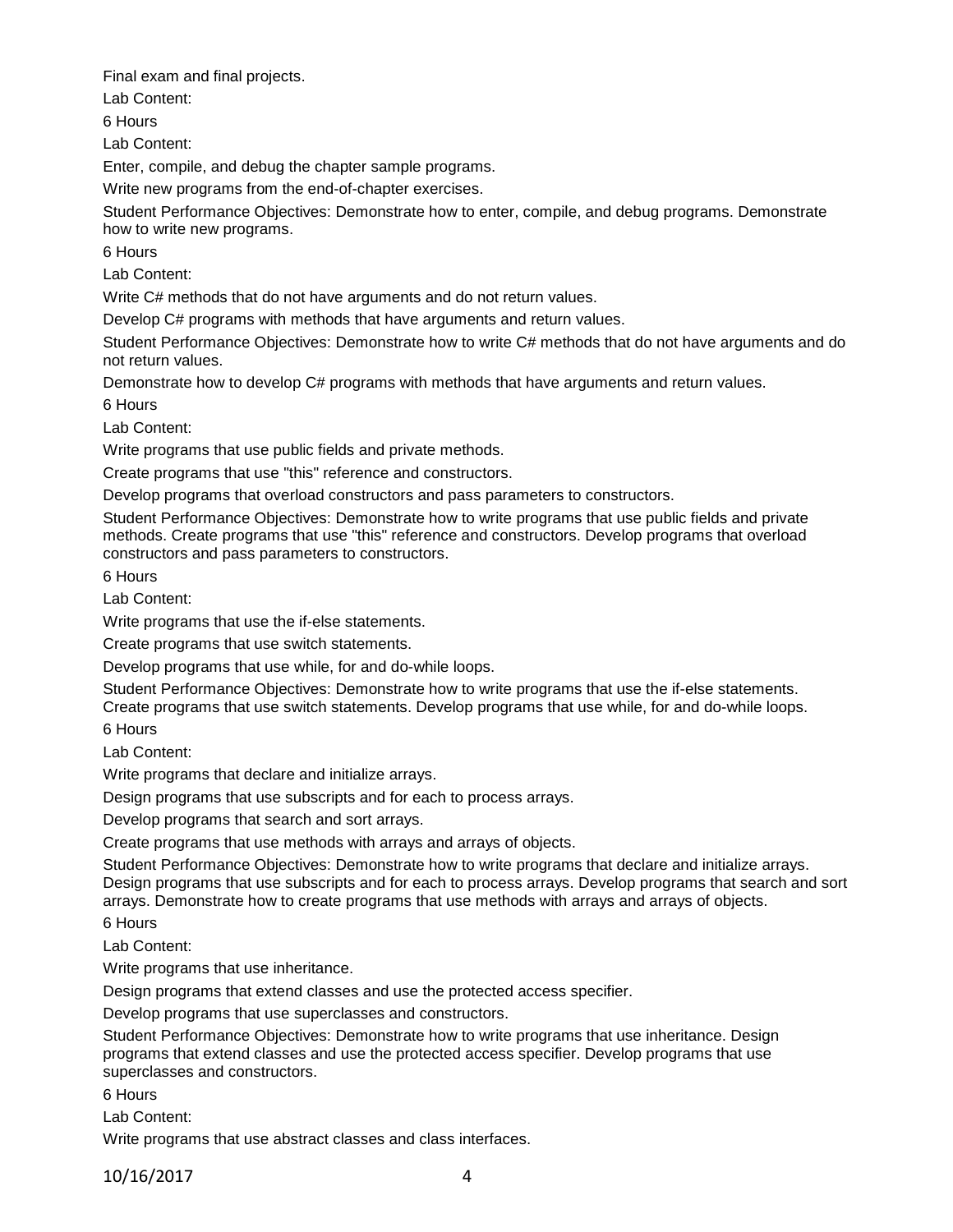Student Performance Objectives: Demonstrate how to write programs that use abstract classes and class interfaces.

6 Hours

Lab Content:

Write programs that use language provided exceptions.

Develop programs that generate a normal exception.

Design programs that write, throw and catch programmer created exceptions.

Create programs that use finally blocks and trace exceptions.

Student Performance Objectives: Demonstrate how to write programs that use language provided exceptions. Develop programs that generate a normal exception. Design programs that write, throw and catch programmer created exceptions. Demonstrate how to create programs that use finally blocks and trace exceptions.

3 Hours

Lab Content:

Write programs that use GUI objects and Visual Studio IDE.

Design programs that create forms and form objects.

Develop programs that process labels, checkboxes, radio buttons and lists.

Student Performance Objectives: Demonstrate how to write programs that use GUI objects and Visual Studio IDE. Design programs that create forms and form objects. Develop programs that process labels, checkboxes, radio buttons and lists.

2 Hours

#### **METHODS OF INSTRUCTION:**

Lecture, computer demonstrations, C# program examples, and web searches.

#### **OUT OF CLASS ASSIGNMENTS:**

Required Outside Hours: 108 Assignment Description: Reading the text, working on sample programs and homework programs.

#### **METHODS OF EVALUATION:**

Writing assignments Percent of total grade: 20.00 % Writing assignments: 10% - 30% Written homework Problem-solving assignments Percent of total grade: 20.00 % Problem-solving demonstrations: 20% - 40% Homework problems, Quizzes, Exams Skill demonstrations Percent of total grade: 50.00 % Skill demonstrations: 40% - 80% Demonstration, Performance exams Objective examinations Percent of total grade: 10.00 % Objective examinations: 10% - 20% Multiple Choice, True/False, Matching Items, Completion

## **REPRESENTATIVE TEXTBOOKS:**

Required Representative Textbooks Tony Gaddis. Starting out with Visual C# (4th Edition). Pearson,2016. ISBN: 0134382609 Reading Level of Text, Grade: 12th Verified by: MS Word